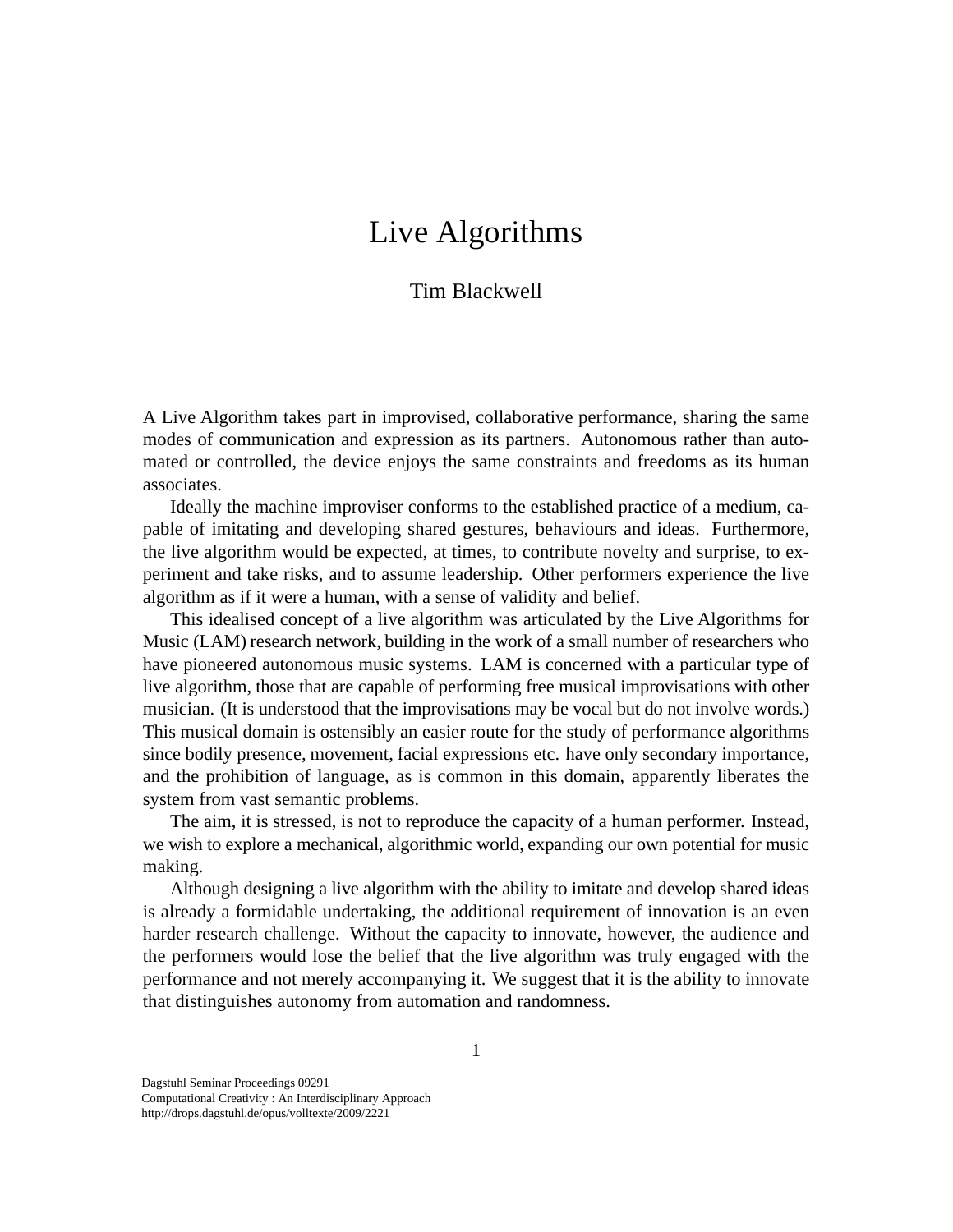Although we wish to access the iterative and the generative, outputs that are too mechanical and predictable, or alternatively too random and impenetrable would work against our aims. The reconciliation between the unpredictable and the mechanistic is hard to achieve. Although it is an open question as to whether innovation can derive from rule following, we sidestep the issue by focusing on *interactive* performance. We postulate that in such a performance, novelty and surprise can be explained as an emergent phenomenon. The system, which comprises several, maybe many, individual performers, self-organises micro-level events into macro-level structures. The structures are not scripted and are not explicit at the level of individual participants who themselves may not even know that the structures are forming

The minimum requirements for emergence are unknown. In the lack of a workable understanding of self-organisation, one route forward is by the modelling of systems where we know emergence occurs. These are chiefly the self-organising systems prevalent in the natural world, especially those with emergent animal behaviour, since these latter systems are the richest. The aim is to use natural analogies to set up artificial performance systems which contain the potential for emergence.

To this end, current live algorithm research focusses on certain *open dynamic systems* which model some aspects of a natural system in which emergence is known to occur. These live algorithms contain a parametric representation p of the appropriate external environment (an environment populated with sonic and musical events, for example). System state *x* is driven forward by low level rules  $f(x, p)$ . The system is computationally open since it is not known in advance which one of the vast number of time dependent input series  $\{p(t_1), p(t_2), p(t_3), \ldots\}$  will occur. State is itself interpreted as parameterised actions  $q = Q(x)$  on the environment. The modules which effect these transformations,  $P$ ,  $Q$ , and *F*, or at least their logical equivalents, are arguably necessary sub-functions of any live algorithm. Loosely speaking, *P* and *Q* correspond to analysis and synthesis functionality, with *F* embodying inner, hidden processes that are only accessible by interpretation.

Within this model, interaction is defined as a contingent change of system state; it is anticipated that the state space must be large enough so that new states previously unrealised may be induced. This strengthens weaker models of interaction in which human-computer interaction is essentially selection from a menu.

The model is based somewhat on the stigmergetic interaction of social insects. Stigmergy, as originally observed and noted in the study of insect organisation, is the process by which individuals interact indirectly (i.e. not via contact or immediate messaging) by making changes to their immediate environment. Spatial proximity between interacting insects is therefore not essential for communication. The environment retains an imprint of previous encounters and is accessible to any passing individual. The modifications can be regarded as messages responsible for mediating the social processes of the swarm.